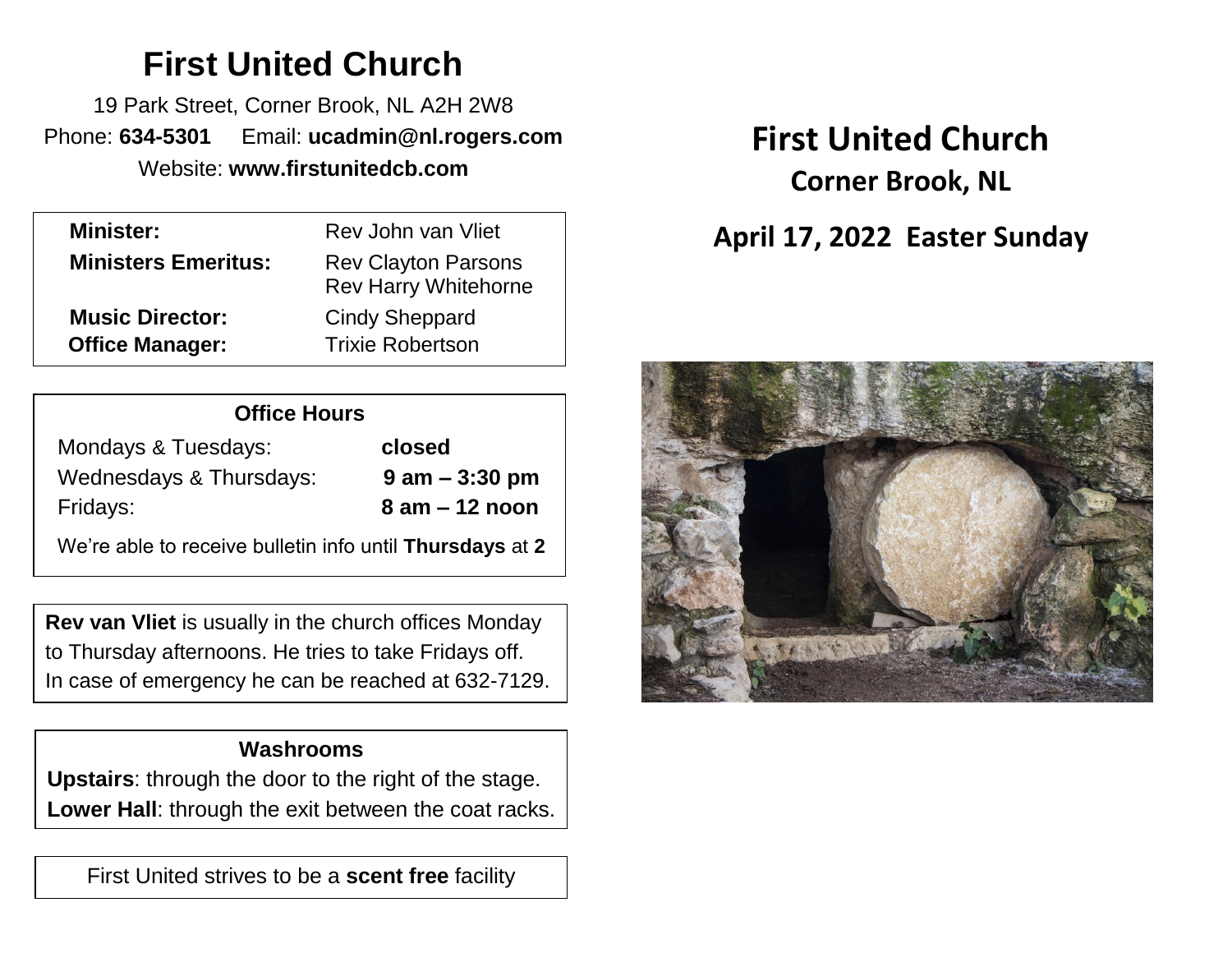# **First United Church, Corner Brook Easter Sunday , April 17, 2022**

There are no verbal announcements this morning. Please read the printed announcements carefully. Worship will begin with the ancient Easter greeting.

……………………………………………………………………………..

#### Prelude

|                                   | The Proclamation: People of God: Jesus is risen! |                  |
|-----------------------------------|--------------------------------------------------|------------------|
| The Response:                     | He is risen, indeed!                             |                  |
| Hymn: Jesus Christ is Risen Today |                                                  | <b>VU 155</b>    |
| <b>Responsive Reading</b>         |                                                  | (from Isaiah 65) |

L: Our God says: I'm creating a new heaven and a new earth!

## **P: Be glad and rejoice forever in what I'm creating.**

L: No one will ever hear the sound of weeping and crying again.

## **P: The wolf and lamb will graze together…**

L: And no hurt or pain will be found anywhere on my holy mountain, says the Lord.

Reading: John 20: 1-18

Message: More than a Memorial Day

| Hymn: Thine is the Glory           | <b>VU 173</b> |
|------------------------------------|---------------|
| <b>Sacrament of Holy Communion</b> | insert        |
| Hymn: Lift High the Cross          | <b>VU 151</b> |
| <b>Blessing</b>                    |               |
| Postlude:                          |               |

#### **Announcements**

**Annual Meeting:** The annual congregational meeting is scheduled for May 15 after the morning service.

**Ukraine:** We strongly condemn Vladimir Putin's unprovoked aggression against neighbouring Ukraine. Our response is neither political nor military, but we can help at least a few of the millions of refugees. The United Church is part of a humanitarian consortium called ACT Alliance. 100% of your gift goes directly to help those in need. If you want to help please be sure to make out your cheques or PAR byline to **United Church Emergency Response – Ukraine.**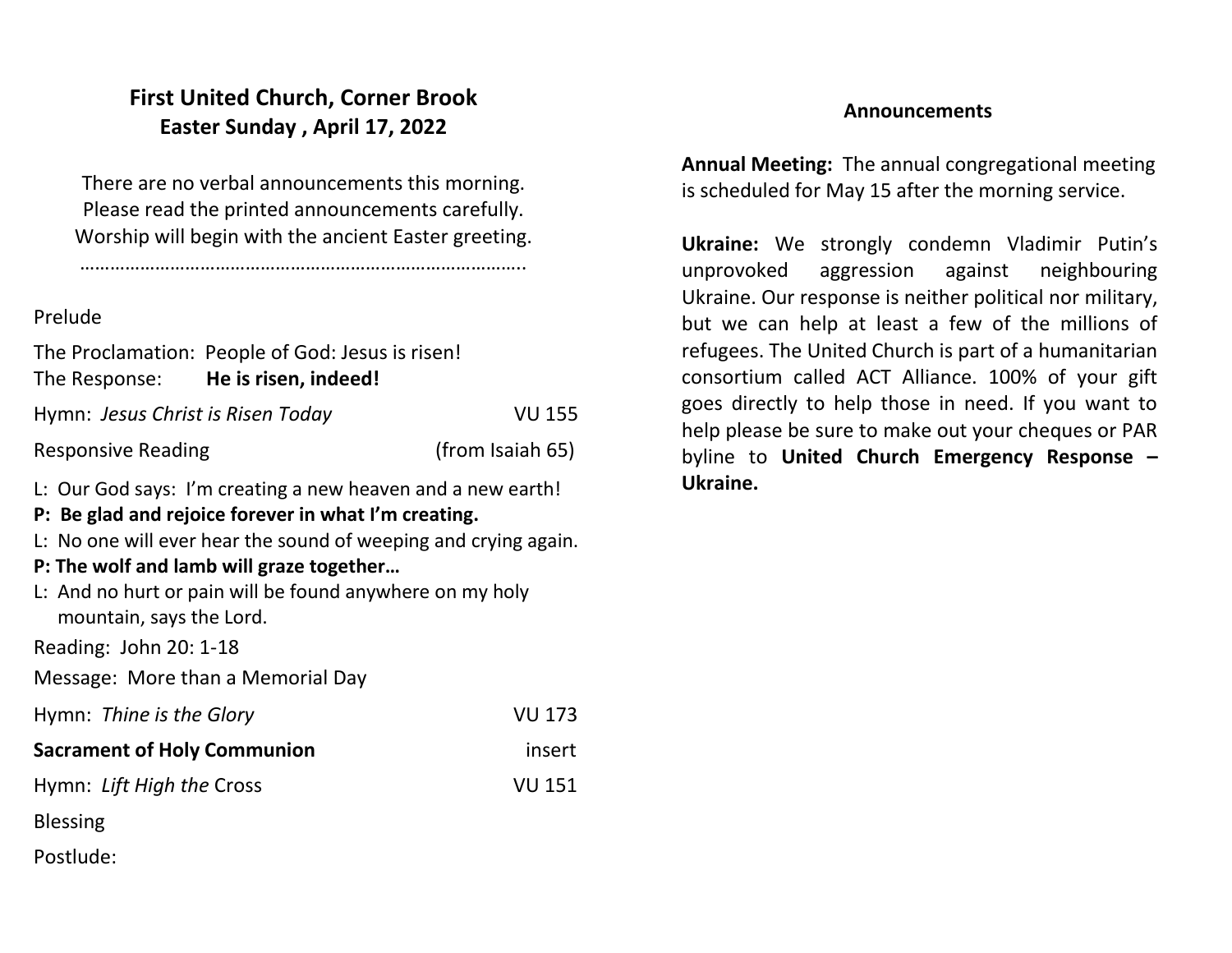# **Memorials**

**Local:** In loving memory of:

- **-** Ron Bennett: from Sylvia
- **-** Jean & Ralph MacGillivary: from Denise, Geoff Tulk & Family
- **-** Fred Osmond: from the Men's Club
- **-** Wife, Mae Penney: from husband Gerald
- **-** Mother, Mae Penney: from son Jerry, Linds & Family
- **-** Mother, Mae Penney: from son Bruce, Sharon & Family
- **-** Mother, Mae Penney: from son Brian, Janice & Family
- **-** Mother, Mae Penney: from daughter Aune & Fred Colbourne
- **-** Irene Simms: from husband Harvey
- **-** Loved ones from Calvin & Sandra Pretty
- **-** Parents & Grandparents Mary & Henry Follett, Rosemary & Boyd Crewe by Jeff, Emeline, Jason, Matthew & families
- **-** Brothers & Uncles Bob & Derek Follett & Allan Crewe by Jeff, Emeline, Jason, Matthew & families
- **-** Loved ones by Fay & Cecil Hiscock
- **-** Son Craig: from Mom & Dad, sisters Brenda & Janice
- **-** Loved ones by the Allen Family

**Local:** In loving memory of:

- **-** Ron Bennett: from Sylvia
- **-** Jean & Ralph MacGillivary: from Denise, Geoff Tulk & Family
- **-** Fred Osmond: from the Men's Club
- **-** Wife, Mae Penney: from husband Gerald
- **-** Mother, Mae Penney: from son Jerry, Linds & Family
- **-** Mother, Mae Penney: from son Bruce, Sharon & Family
- **-** Mother, Mae Penney: from son Brian, Janice & Family
- **-** Mother, Mae Penney: from daughter Aune & Fred Colbourne
- **-** Irene Simms: from husband Harvey
- **-** Loved ones from Calvin & Sandra Pretty
- **-** Parents & Grandparents Mary & Henry Follett, Rosemary & Boyd Crewe by Jeff, Emeline, Jason, Matthew & families
- **-** Brothers & Uncles Bob & Derek Follett & Allan Crewe by Jeff, Emeline, Jason, Matthew & families
- **-** Loved ones by Fay & Cecil Hiscock
- **-** Son Craig: from Mom & Dad, sisters Brenda & Janice
- **-** Loved ones by the Allen Family

# **Memorials**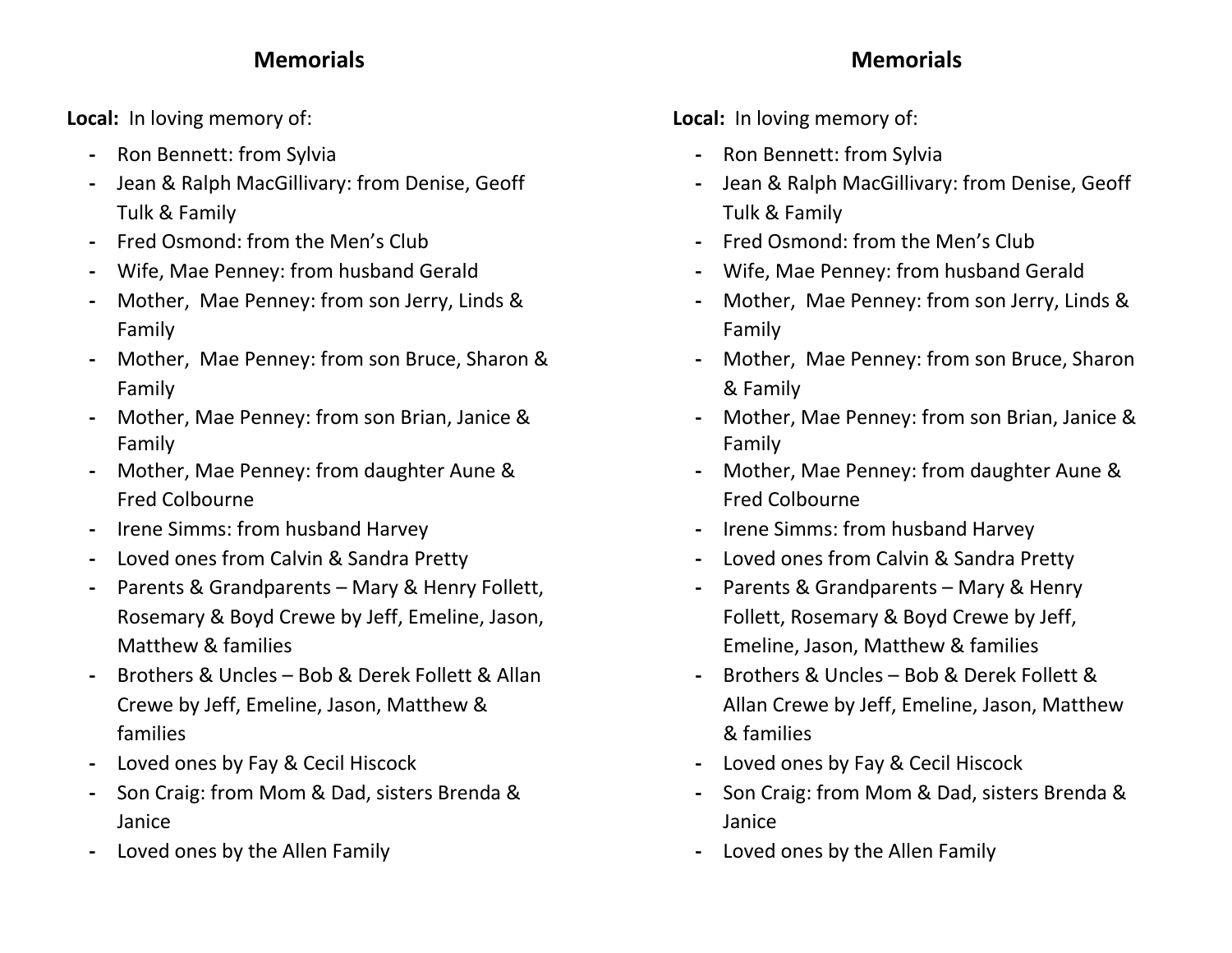#### **Memorials con't…**

- **-** Husband, father & grandfather: Colin Bennett, by wife Marjorie, children Donna, David, Donald & families
- **-** Parents John & Voilet Smith, Grandparents & loving family members: by Marjorie & family
- **-** Wife, Shirley Warren: by husband Roy, daughter Gail, sons Sean & Ryan
- **-** Maude & Edgar Warren: by son Roy & family
- **-** Clarence & Nellie Rose by: son-in-law Roy & family
- **-** Loved ones by Maureen & Paul Wells
- **-** Malcolm Welshman: by Lloyd & Roma Hamptom
- **-** Reg, Marina & Ross Hampton: by Lloyd and Roma Hampton
- **-** Parents Edward & Elaine Bailey: Love from Irene, Phyllis, Ted, Joan & families

#### **Memorials con't…**

- **-** Husband, father & grandfather: Colin Bennett, by wife Marjorie, children Donna, David, Donald & families
- **-** Parents John & Voilet Smith, Grandparents & loving family members: by Marjorie & family
- **-** Wife, Shirley Warren: by husband Roy, daughter Gail, sons Sean & Ryan
- **-** Maude & Edgar Warren: by son Roy & family
- **-** Clarence & Nellie Rose by: son-in-law Roy & family
- **-** Loved ones by Maureen & Paul Wells
- **-** Malcolm Welshman: by Lloyd & Roma Hamptom
- **-** Reg, Marina & Ross Hampton: by Lloyd and Roma Hampton
- **-** Parents Edward & Elaine Bailey: Love from Irene, Phyllis, Ted, Joan & families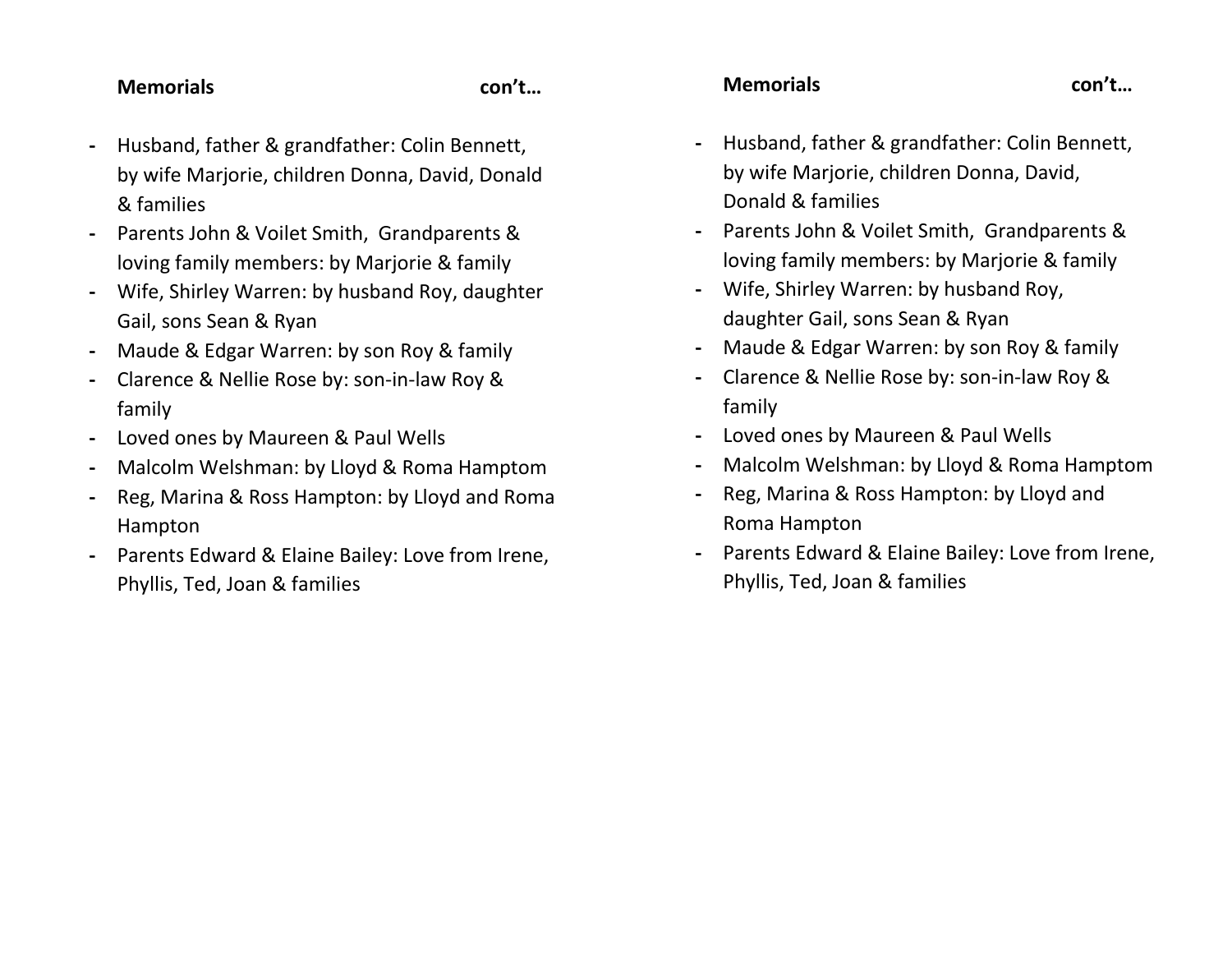#### **Jesus Christ Is Risen Today VU 155**

- 1. Jesus Christ is risen today, hallelujah! our triumphant holy day, hallelujah! who did once, upon the cross, hallelujah! suffer to redeem our loss. Hallelujah!
- 2. Hymns of praise then let us sing, hallelujah! unto Christ, our heavenly king, hallelujah! who endured the cross and grave, hallelujah! sinners to redeem and save. Hallelujah!
- 3. But the pains which he endured, hallelujah! our salvation have procured; hallelujah! now above the sky he's king, hallelujah! where the angels ever sing. Hallelujah!
- 4. Sing we to our God above, hallelujah! praise eternal as God's love, hallelujah! praise our God, ye heavenly hosts, hallelujah! praise the son and holy ghost. Hallelujah!